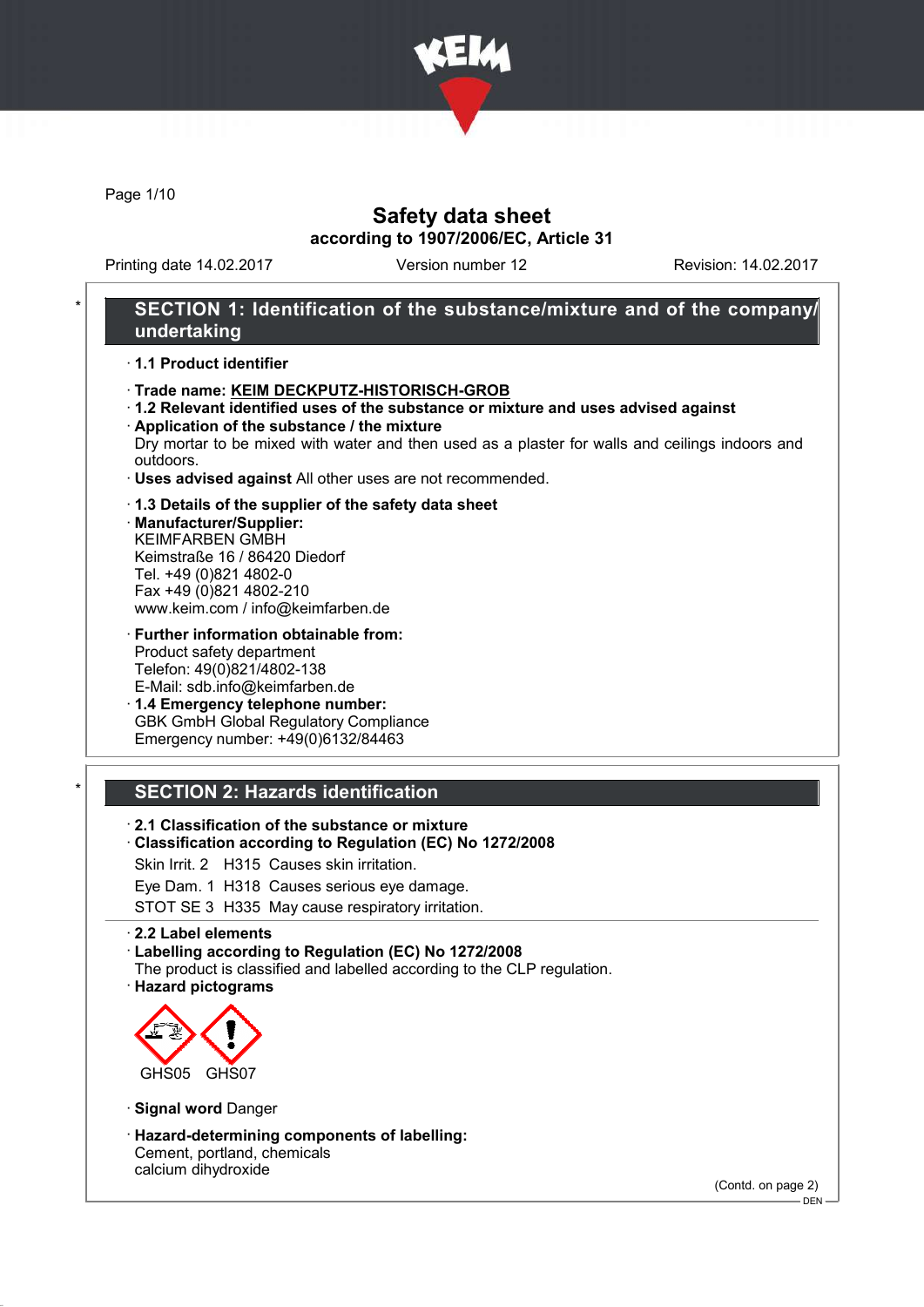

Page 2/10

# Safety data sheet according to 1907/2006/EC, Article 31

Printing date 14.02.2017 Version number 12 Revision: 14.02.2017

### Trade name: KEIM DECKPUTZ-HISTORISCH-GROB

|                                                                                                                | (Contd. of page 1)                                                                               |
|----------------------------------------------------------------------------------------------------------------|--------------------------------------------------------------------------------------------------|
| $\cdot$ Hazard statements                                                                                      |                                                                                                  |
| H315 Causes skin irritation.                                                                                   |                                                                                                  |
|                                                                                                                | H318 Causes serious eye damage.                                                                  |
|                                                                                                                | H335 May cause respiratory irritation.                                                           |
| · Precautionary statements                                                                                     |                                                                                                  |
| P102                                                                                                           | Keep out of reach of children.                                                                   |
| P280                                                                                                           | Wear protective gloves/protective clothing/eye protection/face protection.                       |
| P271                                                                                                           | Use only outdoors or in a well-ventilated area.                                                  |
| P261 and the set of the set of the set of the set of the set of the set of the set of the set of the set of th | Avoid breathing dust.                                                                            |
|                                                                                                                | P305+P351+P338 IF IN EYES: Rinse cautiously with water for several minutes. Remove contact       |
|                                                                                                                | lenses, if present and easy to do. Continue rinsing.                                             |
| P315                                                                                                           | Get immediate medical advice/attention.                                                          |
| P304+P340                                                                                                      | IF INHALED: Remove person to fresh air and keep comfortable for breathing.                       |
| P302+P352                                                                                                      | IF ON SKIN: Wash with plenty of water.                                                           |
| P362                                                                                                           | Take off contaminated clothing.                                                                  |
| P332+P313                                                                                                      | If skin irritation occurs: Get medical advice/attention.                                         |
| 2.3 Other hazards                                                                                              |                                                                                                  |
|                                                                                                                | This Product contains cement. Cement produces an alkaline reaction with moisture or water. Avoid |
|                                                                                                                | contact with eyes and prolonged skin contact.                                                    |
|                                                                                                                | · Results of PBT and vPvB assessment                                                             |
| · PBT: Not applicable.                                                                                         |                                                                                                  |
|                                                                                                                |                                                                                                  |

· vPvB: Not applicable.

# SECTION 3: Composition/information on ingredients

· Description: Mixture of substances listed below with nonhazardous additions.

| · Dangerous components:                                                                     |                                                                                  |             |
|---------------------------------------------------------------------------------------------|----------------------------------------------------------------------------------|-------------|
| CAS: 65997-15-1                                                                             | Cement, portland, chemicals                                                      | $2.5 - 10%$ |
| EINECS: 266-043-4                                                                           | Eye Dam. 1, H318; $\Diamond$ Skin Irrit. 2, H315; STOT SE<br>3. H <sub>335</sub> |             |
| CAS: 1305-62-0                                                                              | calcium dihydroxide                                                              | $2.5 - 10%$ |
| EINECS: 215-137-3                                                                           | Eye Dam. 1, H318; $\Diamond$ Skin Irrit. 2, H315; STOT SE                        |             |
| Reg.nr.: 01-2119475151-45-XXXX $3$ , H335                                                   |                                                                                  |             |
| . Additional information: Ear the wording of the listed because phrases refer to section 16 |                                                                                  |             |

· Additional information: For the wording of the listed hazard phrases refer to section 16.

# SECTION 4: First aid measures

### · 4.1 Description of first aid measures

· General information: When seeing the doctor we suggest to present this safety data sheet.

· After inhalation: Supply fresh air; consult doctor in case of complaints.

### · After skin contact:

Immediately wash with water and soap and rinse thoroughly.

Do not use solvents or thinners.

If skin irritation continues, consult a doctor.

(Contd. on page 3)

<sup>·</sup> 3.2 Mixtures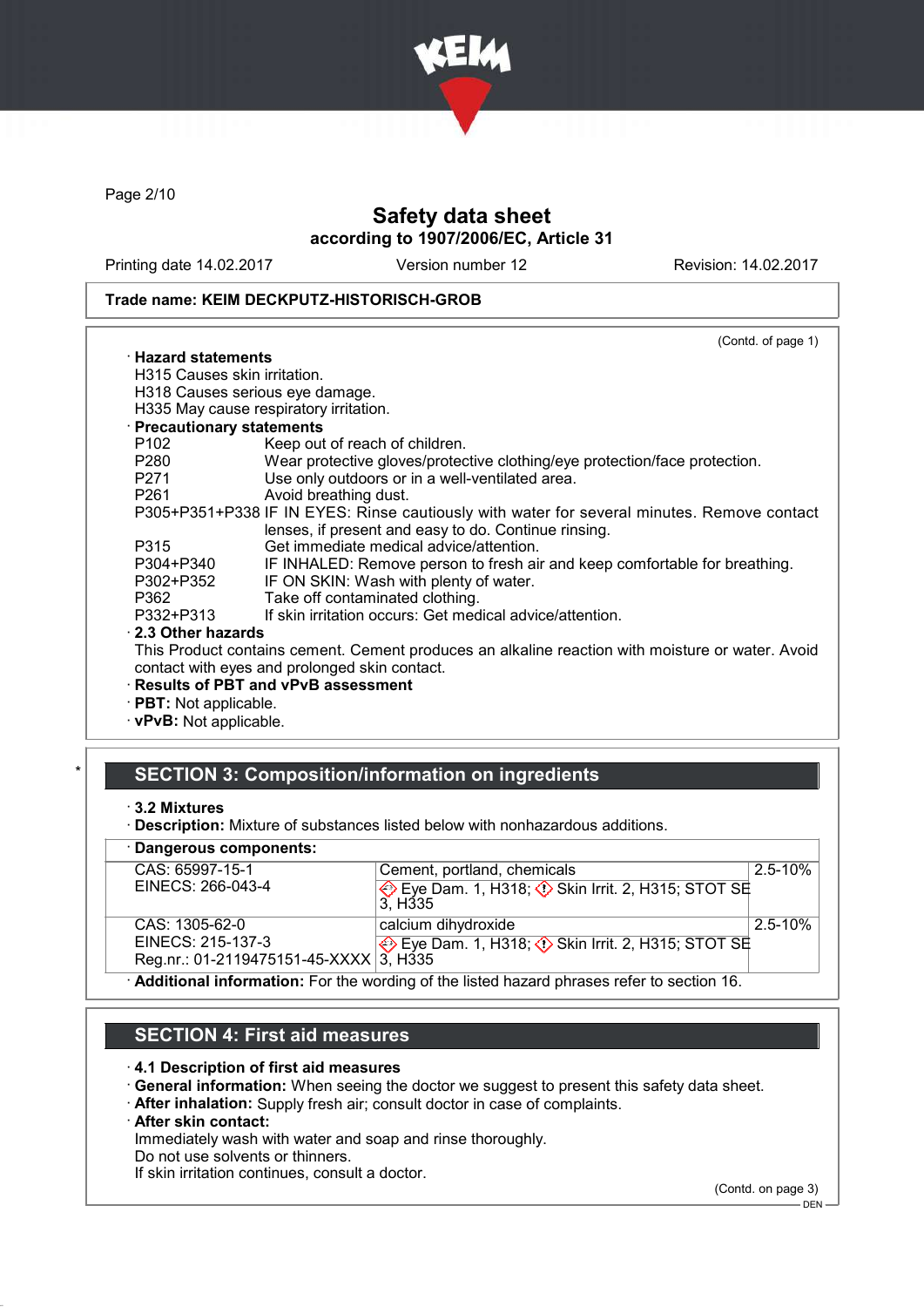

Page 3/10

# Safety data sheet according to 1907/2006/EC, Article 31

Printing date 14.02.2017 Version number 12 Revision: 14.02.2017

### Trade name: KEIM DECKPUTZ-HISTORISCH-GROB

· After eye contact:

(Contd. of page 2)

DEN

- Rinse opened eye for several minutes under running water. Then consult a doctor. · After swallowing:
- Rinse mouth and throat well with water.
- Do not induce vomiting; call for medical help immediately.
- · 4.2 Most important symptoms and effects, both acute and delayed No further relevant information available.
- · 4.3 Indication of any immediate medical attention and special treatment needed
- No further relevant information available.

## SECTION 5: Firefighting measures

- · 5.1 Extinguishing media
- · Suitable extinguishing agents:
- Product itself does not burn. Co-ordinate fire-fighting measures to the fire surroundings.
- · 5.2 Special hazards arising from the substance or mixture
- No further relevant information available.
- · 5.3 Advice for firefighters
- · Protective equipment: Wear self-contained respiratory protective device.
- · Additional information
	- In case of fire do not breathe smoke, fumes and vapours.

Dispose of fire debris and contaminated fire fighting water in accordance with official regulations.

# SECTION 6: Accidental release measures

| 6.1 Personal precautions, protective equipment and emergency procedures |                    |
|-------------------------------------------------------------------------|--------------------|
| Avoid formation of dust.                                                |                    |
| Provide adequate ventilation or wear respiratory mask.                  |                    |
| Avoid contact with skin and eyes.                                       |                    |
| Respect the protection rules (see section 7 a. 8).                      |                    |
| Product forms slippery surface when combined with water.                |                    |
| 6.2 Environmental precautions:                                          |                    |
| Do not allow product to reach soil, sewage system or any water course.  |                    |
| Follow local governmental rules and regulations.                        |                    |
| 6.3 Methods and material for containment and cleaning up:               |                    |
| Close drainages (Risk of blocking)                                      |                    |
| Danger of slipping!                                                     |                    |
| Avoid formation of dust.                                                |                    |
| Ensure adequate ventilation.                                            |                    |
| Pick up mechanically.                                                   |                    |
| Dispose of the material collected according to regulations.             |                    |
| Clear contaminated areas thoroughly.                                    |                    |
| ⋅6.4 Reference to other sections                                        |                    |
| See Section 7 for information on safe handling.                         |                    |
| See Section 8 for information on personal protection equipment.         |                    |
|                                                                         | (Contd. on page 4) |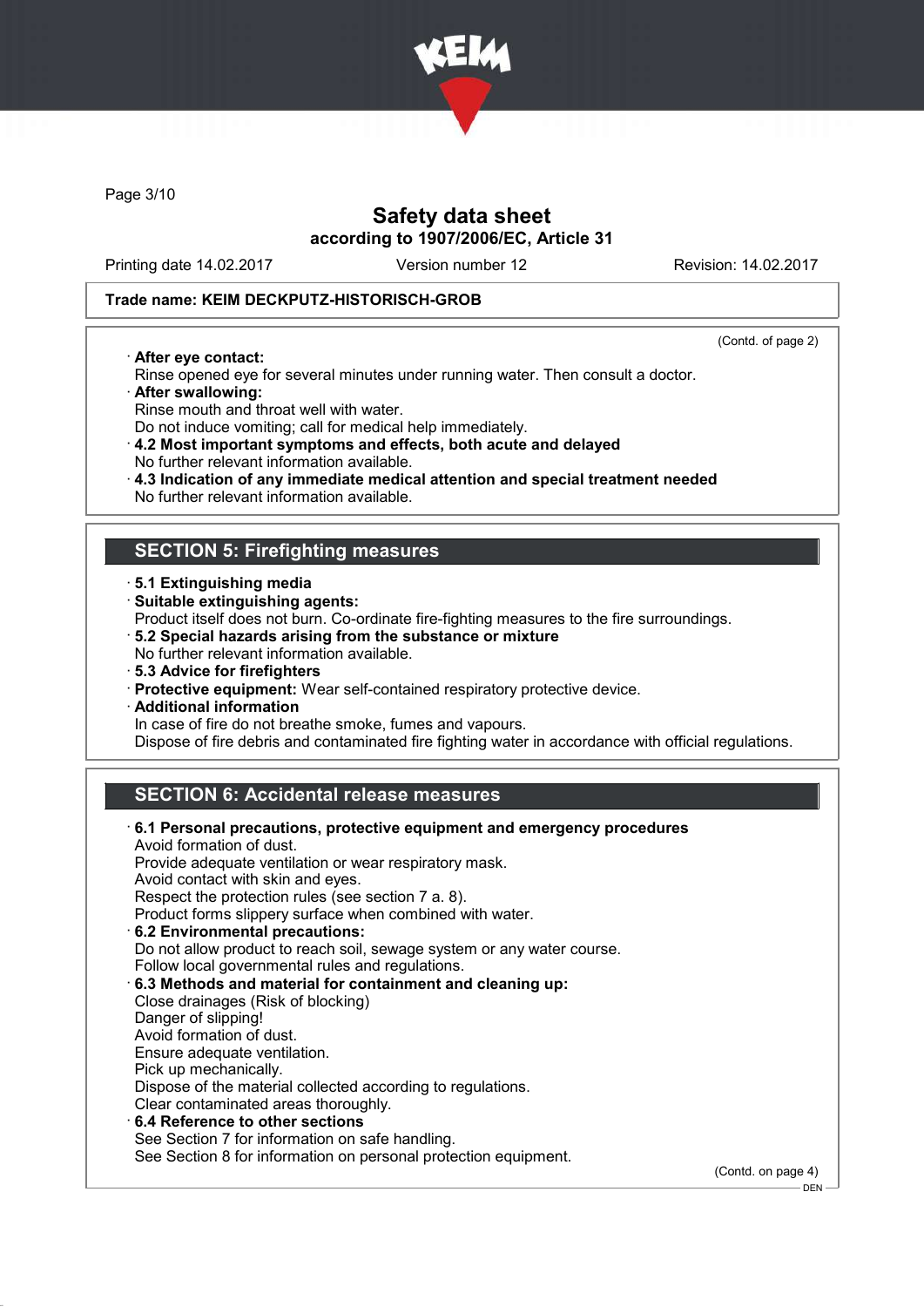

Page 4/10

## Safety data sheet according to 1907/2006/EC, Article 31

Printing date 14.02.2017 Version number 12 Revision: 14.02.2017

### Trade name: KEIM DECKPUTZ-HISTORISCH-GROB

(Contd. of page 3)

See Section 13 for disposal information.

## SECTION 7: Handling and storage

- · 7.1 Precautions for safe handling
- Avoid contact with skin and eyes.
- Prevent formation of dust.
- Ensure good ventilation/exhaustion at the workplace.
- See item 8 for information about suitable protective equipment and technical precautions. Respect the protection rules.
- Information about fire and explosion protection: The product is not flammable. No special measures required.
- · 7.2 Conditions for safe storage, including any incompatibilities · Storage:
- · Requirements to be met by storerooms and receptacles: Keep in the original containers in a cool and dry place. Store only in unopened original receptacles.
- · Information about storage in one common storage facility: Do not store together with acids.
- · Further information about storage conditions:
- Store in dry conditions.
- Protect from humidity and water.
- Avoid dust formations and deposits.
- Keep container tightly sealed.
- Protect from heat and direct sunlight.
- · Storage class: 13

· DNELs

· 7.3 Specific end use(s) No further relevant information available.

## SECTION 8: Exposure controls/personal protection

- · 8.1 Control parameters · Ingredients with limit values that require monitoring at the workplace:
	- 65997-15-1 Cement, portland, chemicals
	- AGW (Germany) Long-term value: 5 E mg/m<sup>3</sup> DFG
	- 1305-62-0 calcium dihydroxide
	- AGW (Germany) Long-term value: 1E mg/m<sup>3</sup> 2(I);Y, EU, DFG
		-
- 1305-62-0 calcium dihydroxide

| <b>1999-02-0 Calcium Gillyal Oxiuc</b>   |                                  |  |
|------------------------------------------|----------------------------------|--|
| Inhalative Acute - local effects, worker | $4$ mg/m <sup>3</sup> (worker)   |  |
| Acute - local effects, consumer          | $4$ mg/m <sup>3</sup> (consumer) |  |
| Long-term - local effects, worker        | 1 mg/m <sup>3</sup> (worker)     |  |
|                                          |                                  |  |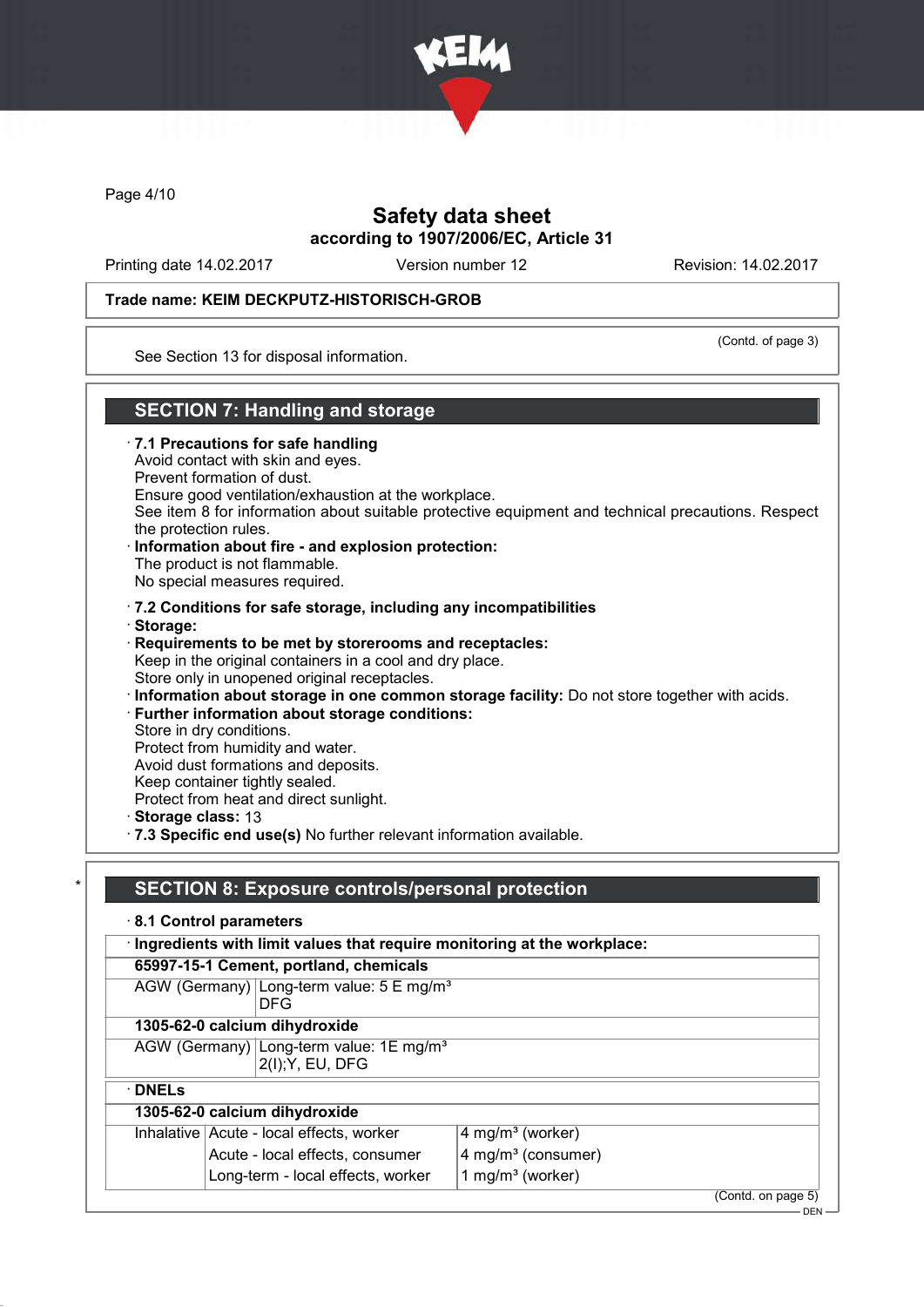

Page 5/10

# Safety data sheet according to 1907/2006/EC, Article 31

Printing date 14.02.2017 Version number 12 Revision: 14.02.2017

## Trade name: KEIM DECKPUTZ-HISTORISCH-GROB

|                                                                                                                                                                                                                                                                                                                                                                                                                                                                                                                                                                                                                                                                                                                                                                                                                                                                                                                                                                                                                                                          | (Contd. of page 4)                                                                                                                                                                                                                                                                                                                                                                                                                                                                                                                                                                                                                                                                                          |  |
|----------------------------------------------------------------------------------------------------------------------------------------------------------------------------------------------------------------------------------------------------------------------------------------------------------------------------------------------------------------------------------------------------------------------------------------------------------------------------------------------------------------------------------------------------------------------------------------------------------------------------------------------------------------------------------------------------------------------------------------------------------------------------------------------------------------------------------------------------------------------------------------------------------------------------------------------------------------------------------------------------------------------------------------------------------|-------------------------------------------------------------------------------------------------------------------------------------------------------------------------------------------------------------------------------------------------------------------------------------------------------------------------------------------------------------------------------------------------------------------------------------------------------------------------------------------------------------------------------------------------------------------------------------------------------------------------------------------------------------------------------------------------------------|--|
| Long-term - local effects, consumer 1 (consumer)                                                                                                                                                                                                                                                                                                                                                                                                                                                                                                                                                                                                                                                                                                                                                                                                                                                                                                                                                                                                         |                                                                                                                                                                                                                                                                                                                                                                                                                                                                                                                                                                                                                                                                                                             |  |
| · PNECs                                                                                                                                                                                                                                                                                                                                                                                                                                                                                                                                                                                                                                                                                                                                                                                                                                                                                                                                                                                                                                                  |                                                                                                                                                                                                                                                                                                                                                                                                                                                                                                                                                                                                                                                                                                             |  |
| 1305-62-0 calcium dihydroxide                                                                                                                                                                                                                                                                                                                                                                                                                                                                                                                                                                                                                                                                                                                                                                                                                                                                                                                                                                                                                            |                                                                                                                                                                                                                                                                                                                                                                                                                                                                                                                                                                                                                                                                                                             |  |
| Aquatic compartment - freshwater<br>0.49 mg/l (freshwater)                                                                                                                                                                                                                                                                                                                                                                                                                                                                                                                                                                                                                                                                                                                                                                                                                                                                                                                                                                                               |                                                                                                                                                                                                                                                                                                                                                                                                                                                                                                                                                                                                                                                                                                             |  |
| Aquatic compartment - marine water $0.32$ mg/l (marine water)                                                                                                                                                                                                                                                                                                                                                                                                                                                                                                                                                                                                                                                                                                                                                                                                                                                                                                                                                                                            |                                                                                                                                                                                                                                                                                                                                                                                                                                                                                                                                                                                                                                                                                                             |  |
| Terrestrial compartment - soil<br>1080 mg/kg dw (soil)                                                                                                                                                                                                                                                                                                                                                                                                                                                                                                                                                                                                                                                                                                                                                                                                                                                                                                                                                                                                   |                                                                                                                                                                                                                                                                                                                                                                                                                                                                                                                                                                                                                                                                                                             |  |
| Sewage treatment plant                                                                                                                                                                                                                                                                                                                                                                                                                                                                                                                                                                                                                                                                                                                                                                                                                                                                                                                                                                                                                                   | 3 mg/l (sewage sludge)                                                                                                                                                                                                                                                                                                                                                                                                                                                                                                                                                                                                                                                                                      |  |
| Additional information: The lists valid during the making were used as basis.                                                                                                                                                                                                                                                                                                                                                                                                                                                                                                                                                                                                                                                                                                                                                                                                                                                                                                                                                                            |                                                                                                                                                                                                                                                                                                                                                                                                                                                                                                                                                                                                                                                                                                             |  |
| 8.2 Exposure controls<br>· Personal protective equipment:<br><b>General protective and hygienic measures:</b><br>Avoid contact with the eyes and skin.<br>Do not inhale dust / smoke / mist.<br>Wash hands before breaks and at the end of work.<br>Immediately remove all soiled and contaminated clothing<br><b>Respiratory protection:</b><br>In a dusty environment wear suitable facemask.<br>Filter: FFP2<br>· Protection of hands:<br>Protective gloves<br>Alkaline resistant gloves<br>· Material of gloves<br>suitable material e.g.:<br>Nitrile impregnated cotton-gloves<br>Recommended thickness of the material: $\geq 0.5$ mm<br>to be checked prior to the application.<br>· Penetration time of glove material<br>Value for the permeation: Level $\geq 6$ (480 min)<br>is recommended.<br>has to be observed.<br>Eye protection:<br>In a dusty environment wear protective goggles.<br>Tightly sealed goggles<br>· Body protection:<br>Protective work clothing<br>After contact with skin wash thoroughly with water and apply lotion. | Vacuum clean contaminated clothing. Do not blow or brush off contamination.<br>The selection of the suitable gloves does not only depend on the material, but also on further marks<br>of quality and varies from manufacturer to manufacturer. As the product is a preparation of several<br>substances, the resistance of the glove material can not be calculated in advance and has therefore<br>The determined penetration times according to EN 374 part III are not performed under practical<br>conditions. Therefore a maximum wearing time, which corresponds to 50% of the penetration time,<br>The exact break trough time has to be found out by the manufacturer of the protective gloves and |  |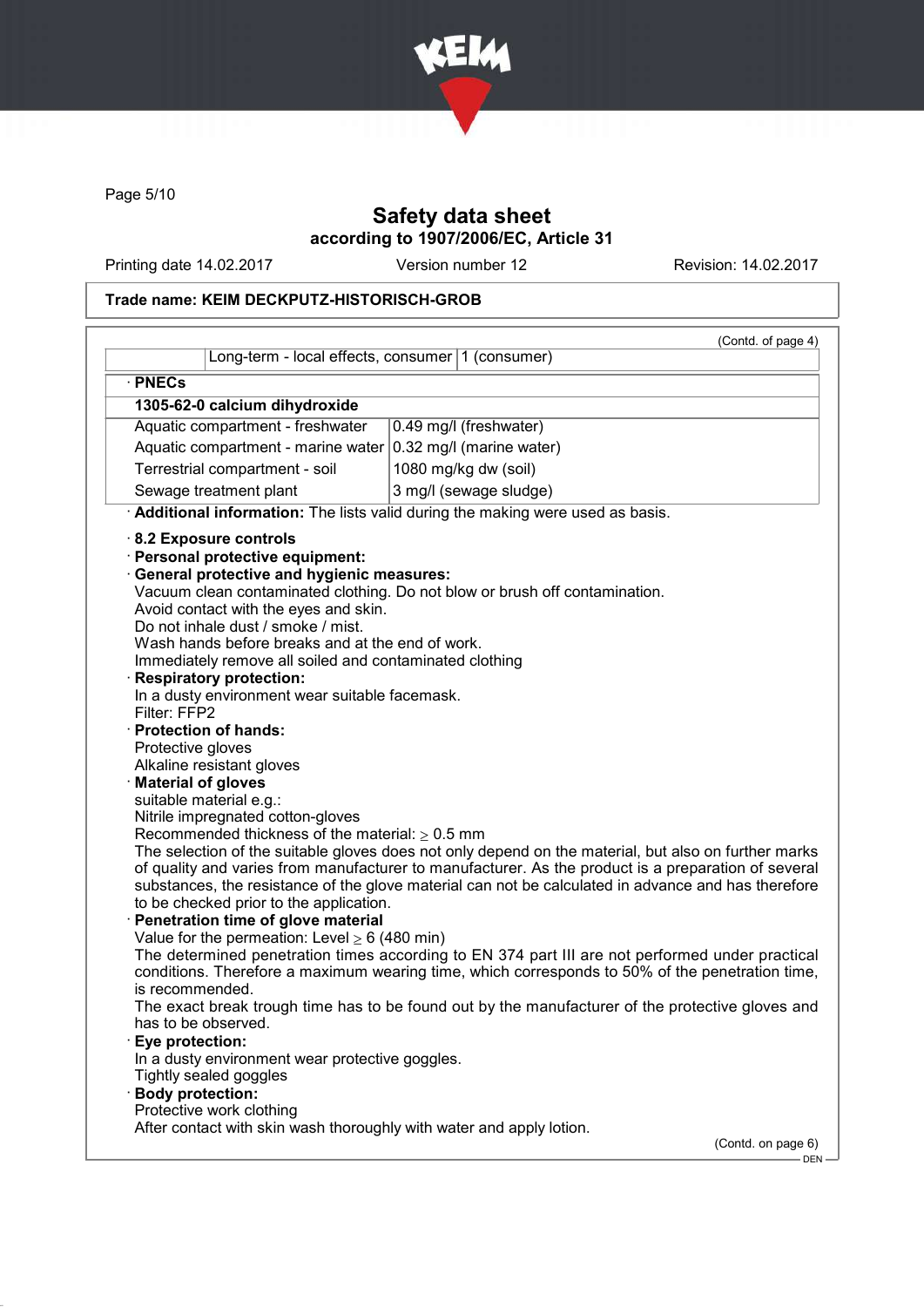

Page 6/10

# Safety data sheet according to 1907/2006/EC, Article 31

Printing date 14.02.2017 Version number 12 Revision: 14.02.2017

# Trade name: KEIM DECKPUTZ-HISTORISCH-GROB

(Contd. of page 5) · Limitation and supervision of exposure into the environment See Section 12 and 6.2

| 9.1 Information on basic physical and chemical properties |                                               |
|-----------------------------------------------------------|-----------------------------------------------|
| <b>General Information</b>                                |                                               |
| · Appearance:                                             |                                               |
| Form:                                                     | powdery, grainy                               |
| Colour:<br>· Odour:                                       | Grey<br>Odourless                             |
| Odour threshold:                                          | Not determined.                               |
| · pH-value at 20 °C:                                      | $11.5 - 13.5*$                                |
| Change in condition                                       |                                               |
| <b>Melting point/freezing point:</b>                      | Undetermined.                                 |
| Initial boiling point and boiling range: Not applicable.  |                                               |
| · Flash point:                                            | Not applicable.                               |
| · Flammability (solid, gas):                              | Not applicable.                               |
| · Ignition temperature:                                   | Not determined.                               |
| Decomposition temperature:                                | Not determined.                               |
| Auto-ignition temperature:                                | Product is not selfigniting.                  |
| <b>Explosive properties:</b>                              | Product does not present an explosion hazard. |
| · Explosion limits:                                       |                                               |
| Lower:                                                    | Not applicable.                               |
| Upper:                                                    | Not applicable.                               |
| <b>Oxidising properties</b>                               | Not applicable.                               |
| · Vapour pressure:                                        | Not applicable.                               |
| · Density at 20 °C:                                       | $1.35*$ g/cm <sup>3</sup>                     |
|                                                           | <b>Bulk density</b>                           |
| · Relative density                                        | Not determined.                               |
| · Vapour density                                          | Not applicable.                               |
| <b>Evaporation rate</b>                                   | Not applicable.                               |
| · Solubility in / Miscibility with                        |                                               |
| water at 20 °C:                                           | < 2 g/l (Ca(OH)2)                             |
|                                                           | Slightly soluble.                             |
|                                                           | miscible                                      |
| · Partition coefficient: n-octanol/water:                 | Not applicable.                               |
| · Viscosity:                                              |                                               |
| Dynamic:                                                  | Not applicable.                               |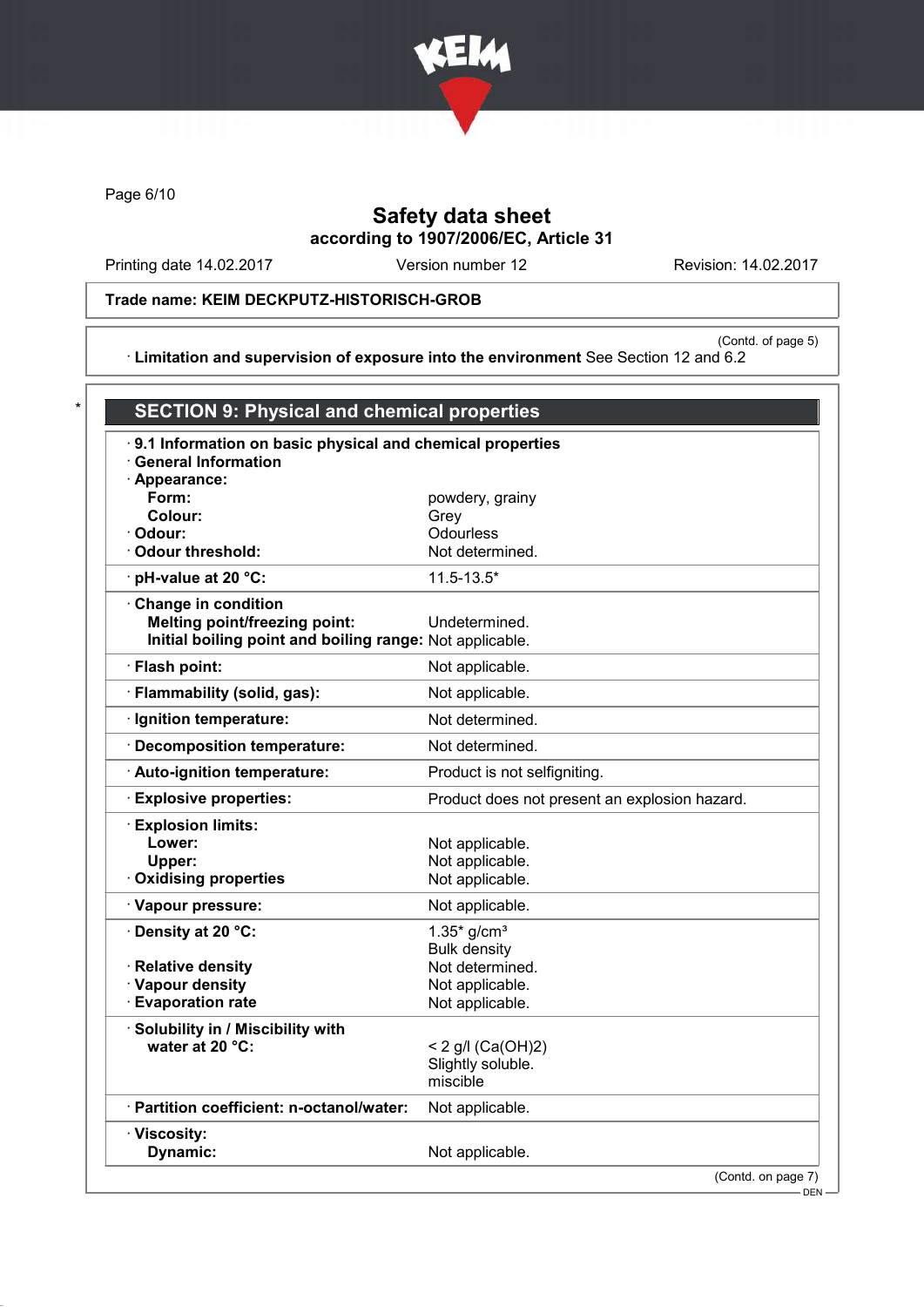

Page 7/10

# Safety data sheet according to 1907/2006/EC, Article 31

Printing date 14.02.2017 Version number 12 Revision: 14.02.2017

(Contd. of page 6)

### Trade name: KEIM DECKPUTZ-HISTORISCH-GROB

Kinematic: Not applicable.<br>
9.2 Other information **Accord 1989** The values are

\* The values are for freshly produced material and may change with the time.

## SECTION 10: Stability and reactivity

- · 10.1 Reactivity Reacts with water alkaline and hardens.
- · 10.2 Chemical stability Stable under normal conditions of storage and use.
- · Thermal decomposition / conditions to be avoided:
- Stable at environment temperature.

No decomposition if used and stored according to specifications.

- · 10.3 Possibility of hazardous reactions No dangerous reactions known.
- · 10.4 Conditions to avoid Humidity
- · 10.5 Incompatible materials: Acids
- · 10.6 Hazardous decomposition products:

No hazardous decomposition products if stored and handled as prescribed.

### **SECTION 11: Toxicological information**

· 11.1 Information on toxicological effects

· Acute toxicity Based on available data, the classification criteria are not met.

#### · LD/LC50 values relevant for classification:

### 1305-62-0 calcium dihydroxide

Oral LD50 >2000 mg/kg (rat) (OECD 425)

Dermal  $|LD50|$  > 2500 mg/kg (rabbit) (OECD 402)

Primary irritant effect:

### Skin corrosion/irritation

- Causes skin irritation.
- · Serious eye damage/irritation
- Causes serious eye damage.
- · during inhalation: Irritating to respiratory system.
- · during swallowing: Irritant effect possible
- **Respiratory or skin sensitisation**
- Product is reduced in chromate. Within the indicated storage time sensitization is not expected.
- Other information (about experimental toxicology):
- Experimental analysis are not available.

The product was not tested. The statements on toxicology have been derived from the properties of the individual components.

- · CMR effects (carcinogenity, mutagenicity and toxicity for reproduction) not applicable
- Germ cell mutagenicity Based on available data, the classification criteria are not met.
- · Carcinogenicity Based on available data, the classification criteria are not met.
- · Reproductive toxicity Based on available data, the classification criteria are not met.
- · STOT-single exposure
- May cause respiratory irritation.

(Contd. on page 8)

DEN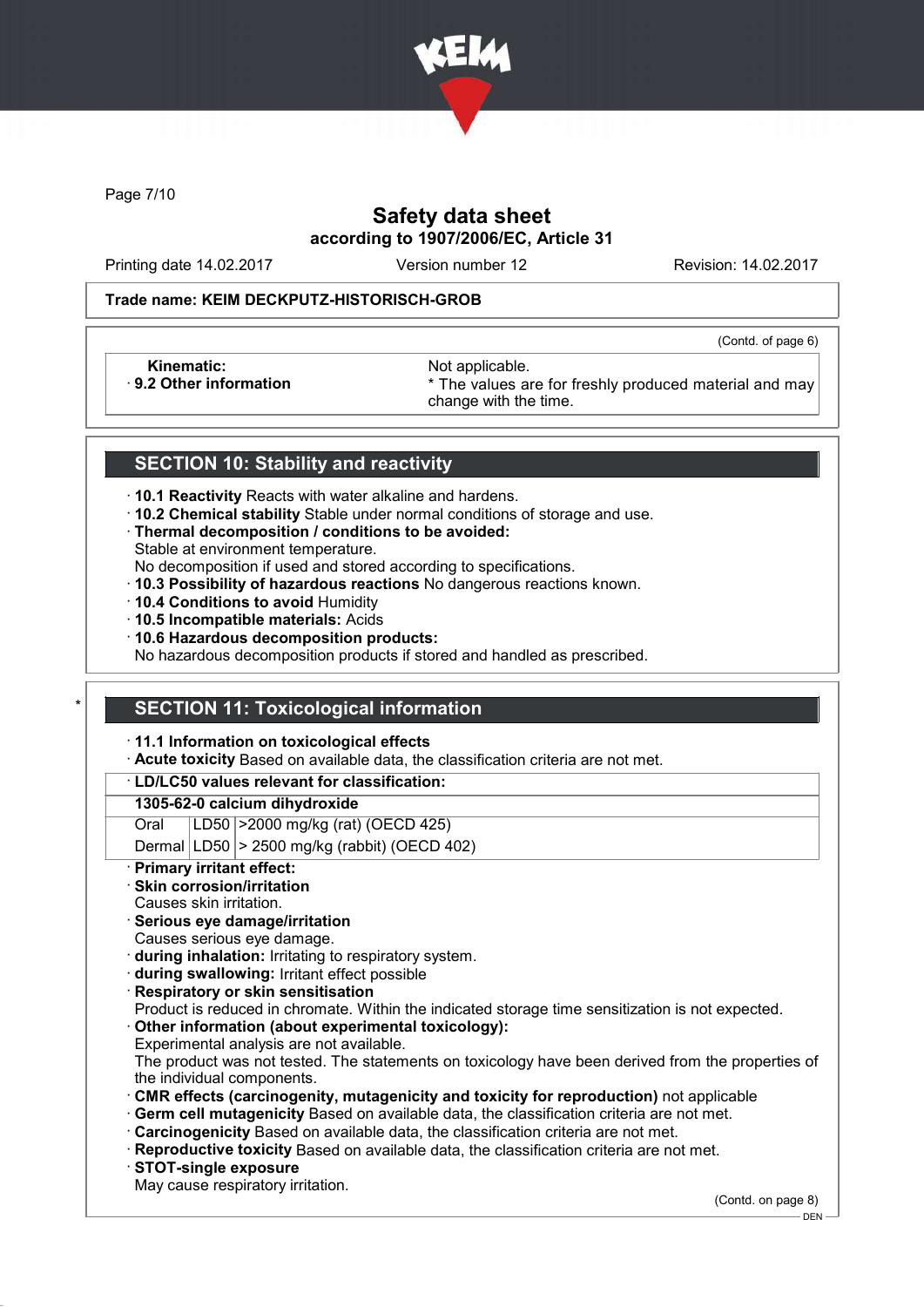

Page 8/10

# Safety data sheet according to 1907/2006/EC, Article 31

Printing date 14.02.2017 Version number 12 Revision: 14.02.2017

## Trade name: KEIM DECKPUTZ-HISTORISCH-GROB

(Contd. of page 7)

· STOT-repeated exposure Based on available data, the classification criteria are not met. · Aspiration hazard Based on available data, the classification criteria are not met.

| · Aquatic toxicity:                                                                                                              |                                                                                                                                                                                                                                                                                                                                                                                                                                                                                                                                                                                                     |
|----------------------------------------------------------------------------------------------------------------------------------|-----------------------------------------------------------------------------------------------------------------------------------------------------------------------------------------------------------------------------------------------------------------------------------------------------------------------------------------------------------------------------------------------------------------------------------------------------------------------------------------------------------------------------------------------------------------------------------------------------|
| 1305-62-0 calcium dihydroxide                                                                                                    |                                                                                                                                                                                                                                                                                                                                                                                                                                                                                                                                                                                                     |
| <b>NOEC</b>                                                                                                                      | 72h; 48 mg/l (freshwater alga)                                                                                                                                                                                                                                                                                                                                                                                                                                                                                                                                                                      |
|                                                                                                                                  | 14d; 32 mg/l (invertebrate marine organisms)                                                                                                                                                                                                                                                                                                                                                                                                                                                                                                                                                        |
|                                                                                                                                  | EC10/LC10 oder NOEC 2000 mg/kg (Soil macro-organisms)                                                                                                                                                                                                                                                                                                                                                                                                                                                                                                                                               |
|                                                                                                                                  | 12000 mg/kg (soil microorganisms)                                                                                                                                                                                                                                                                                                                                                                                                                                                                                                                                                                   |
| <b>NOEC</b>                                                                                                                      | 21d; 1080 mg/kg (plants)                                                                                                                                                                                                                                                                                                                                                                                                                                                                                                                                                                            |
| EC 50/48h                                                                                                                        | 49.1 mg/l (freshwater invertebrate organisms)                                                                                                                                                                                                                                                                                                                                                                                                                                                                                                                                                       |
| EC 50/72 h                                                                                                                       | 184.57 mg/l (freshwater alga)                                                                                                                                                                                                                                                                                                                                                                                                                                                                                                                                                                       |
| LC 50/96 h                                                                                                                       | 457 mg/l (marine fish)                                                                                                                                                                                                                                                                                                                                                                                                                                                                                                                                                                              |
|                                                                                                                                  | 50.6 mg/l (freshwater fish)                                                                                                                                                                                                                                                                                                                                                                                                                                                                                                                                                                         |
|                                                                                                                                  | 158 mg/l (invertebrate marine organisms)                                                                                                                                                                                                                                                                                                                                                                                                                                                                                                                                                            |
| · Additional ecological information:<br>· AOX-indication:                                                                        | · 12.3 Bioaccumulative potential No further relevant information available.<br>· 12.4 Mobility in soil No further relevant information available.                                                                                                                                                                                                                                                                                                                                                                                                                                                   |
| EU guideline NO. 2006/11/EC:<br>of EU-directives 76/464/EWG.<br><b>General notes:</b><br>12.5 Results of PBT and vPvB assessment | According to our standard of knowledge the product does not contain any organic bounded halogen.<br>The product has no influence on the waste water's AOX-value.<br>According to the formulation contains the following heavy metals and compounds from the<br>According to our current data base the product does not consist of any heavy metals or substances<br>At present there are no ecotoxicological assessments.<br>Do not allow product to reach ground water, water course or sewage system.<br>Water hazard class 1 (German Regulation) (Self-assessment): slightly hazardous for water |

- · 13.1 Waste treatment methods
- · Recommendation

Must not be disposed with household garbage. Do not allow product to reach sewage system.

(Contd. on page 9)  $-$  DEN  $-$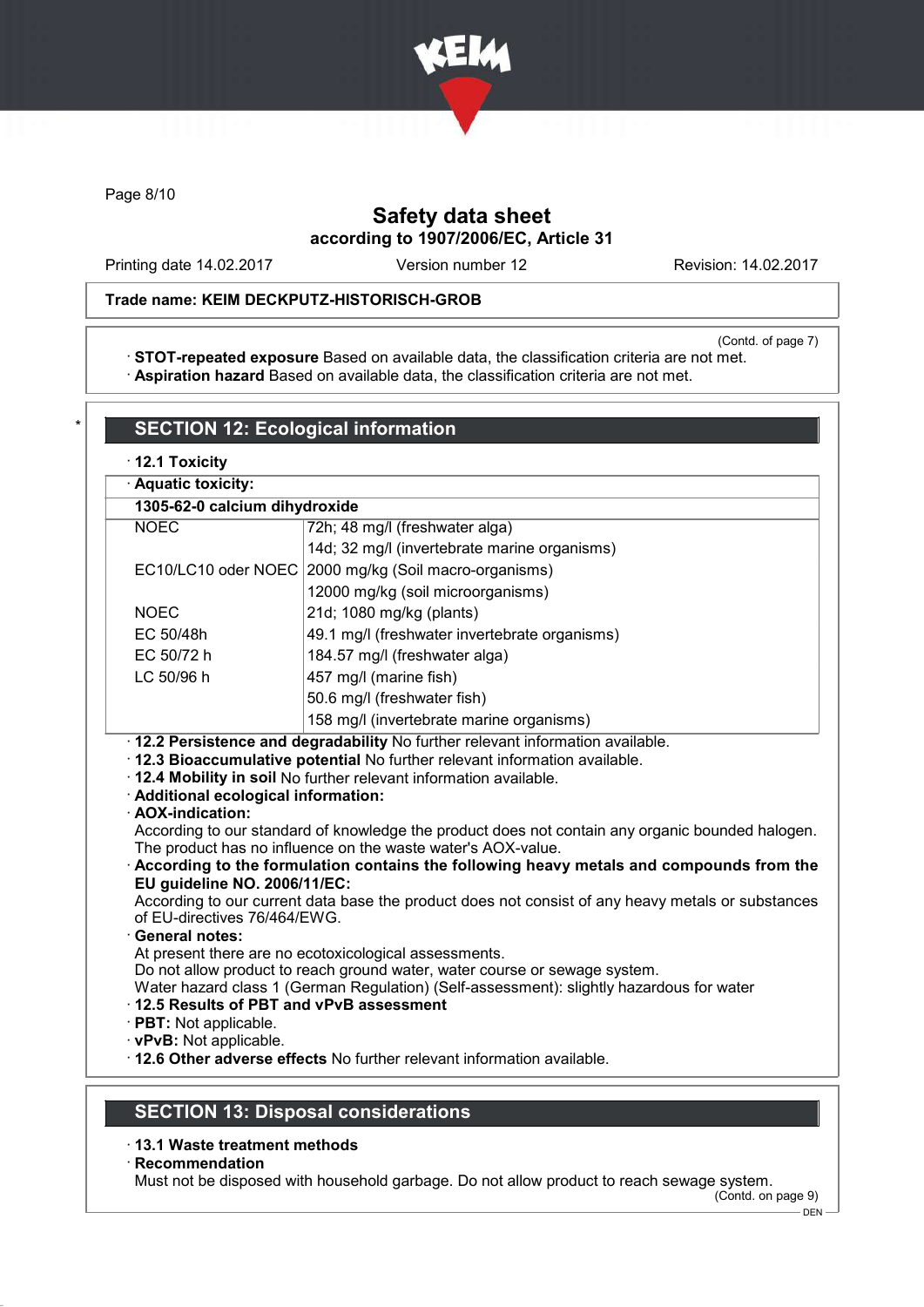

Page 9/10

# Safety data sheet according to 1907/2006/EC, Article 31

Printing date 14.02.2017 Version number 12 Revision: 14.02.2017

### Trade name: KEIM DECKPUTZ-HISTORISCH-GROB

(Contd. of page 8)

Disposal must be made according to official regulations.

· European waste catalogue

17 01 01 concrete

· Uncleaned packaging: · Recommendation: Disposal must be made according to official regulations. Non contaminated packagings may be recycled.

Recommended cleansing agents: Water, if necessary with cleansing agents.

## SECTION 14: Transport information

| $\cdot$ 14.1 UN-Number<br>· ADR, IMDG, IATA                                                   | Void                                                          |
|-----------------------------------------------------------------------------------------------|---------------------------------------------------------------|
| 14.2 UN proper shipping name<br>· ADR, IMDG, IATA                                             | Void                                                          |
| 14.3 Transport hazard class(es)                                                               |                                                               |
| · ADR, IMDG, IATA<br>· Class                                                                  | Void                                                          |
| 14.4 Packing group<br>· ADR, IMDG, IATA                                                       | Void                                                          |
| ⋅14.5 Environmental hazards:<br>$\cdot$ Marine pollutant:                                     | No.                                                           |
| 14.6 Special precautions for user                                                             | Not applicable.                                               |
| 14.7 Transport in bulk according to Annex II<br>of Marpol and the IBC Code<br>Not applicable. |                                                               |
| · Transport/Additional information:                                                           | No dangerous good in sense of these transport<br>regulations. |
| · UN "Model Regulation":                                                                      | Void                                                          |

# **SECTION 15: Regulatory information**

· 15.1 Safety, health and environmental regulations/legislation specific for the substance or mixture

· Labelling according to Regulation (EC) No 1272/2008 For information on labelling please refer to section 2 of this document.

- · Directive 2012/18/EU
- · Named dangerous substances ANNEX I None of the ingredients is listed.

(Contd. on page 10)

 $-$  DEN